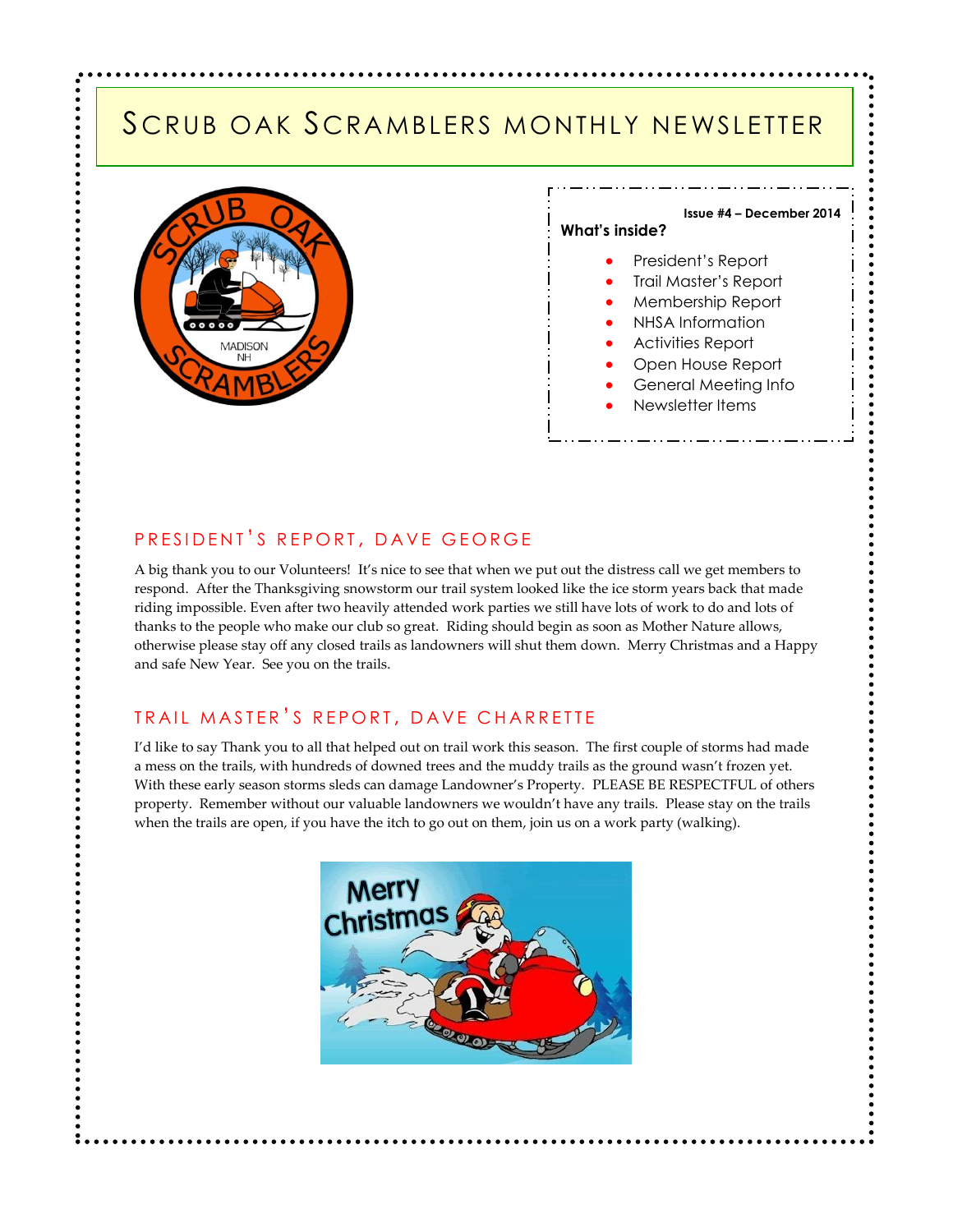### MEMBERSHIP REPORT, BRIAN WADE

Members,



I hope that when you read this, the trails are open and we are all enjoying the sport that we love so much. Hope you're enjoying the holidays with your loved ones & that we are going to have a record snow fall this season so that we can ride into April once again.

Membership in the club isn't limited to snowmobiling. I encourage each one of you to come to one of our monthly meetings and see how we support numerous charitable organizations such as the NHSA's camp snomo' & local food pantries with monetary and canned good donations. You can also hear about how the trails we maintain are utilized by youth groups, running/hiking clubs & horseback riders to name a few.

A sign that reads "Many Hands Make Light work" Hangs in the clubhouse. Every member's participation is appreciated & welcomed. So if you know a member that hasn't renewed, or a friend that should join, now is the time for you to encourage them to do so.

Members that haven't renewed yet are no longer receiving the club newsletter or the NHSA Snow Traveler Magazine. They also cannot register their sled without a valid NHSA membership card. Send them online to complete their membership now.

If you need proof of membership to register and go riding make a note when purchasing and a copy of your cards will be emailed to you as well as your cards being mailed to you via the USPS.

You can renew locally at Canoe King, Barton's & Profile. Remember to specifically ask for a Scrub Oak Scramblers Membership form and be sure to check off family membership even if all sleds are registered in one name.

#### <https://squareup.com/market/scrub-oak-scramblers>

The membership mixer is coming up in January. This will be a great event to see old friends and meet some new ones. If you have a friend that isn't a member, but should be, bring them along!

<https://www.facebook.com/events/1497892023813604/>

### NHSA INFORMATION

### **OHRV AND SNOWMOBILE REGISTRATIONS NOW AUTOMATED**

CONCORD, N.H. -- Beginning with the 2014-2015 registration year, Off-Highway Recreational Vehicle (OHRV) and snowmobile registration certificates will be computer-generated and printed by the agent on regular paper. Customers still must visit their OHRV registration agent in person to register their vehicles and receive their decals -- online registration is not available. A \$2 transaction fee will be charged per vehicle registration; this fee goes to the vendor for the automated system, Sovereign Sportsman Solutions, to cover development and operating costs. . For example, a resident ATV registration, previously \$55, will be \$57. A resident club member snowmobile registration, previously \$64, will be \$66. For a statewide list of OHRV Registration Agents visit [http://www.wildnh.com/OHRV/ohrv\\_agent\\_list.htm.](http://www.wildnh.com/OHRV/ohrv_agent_list.htm)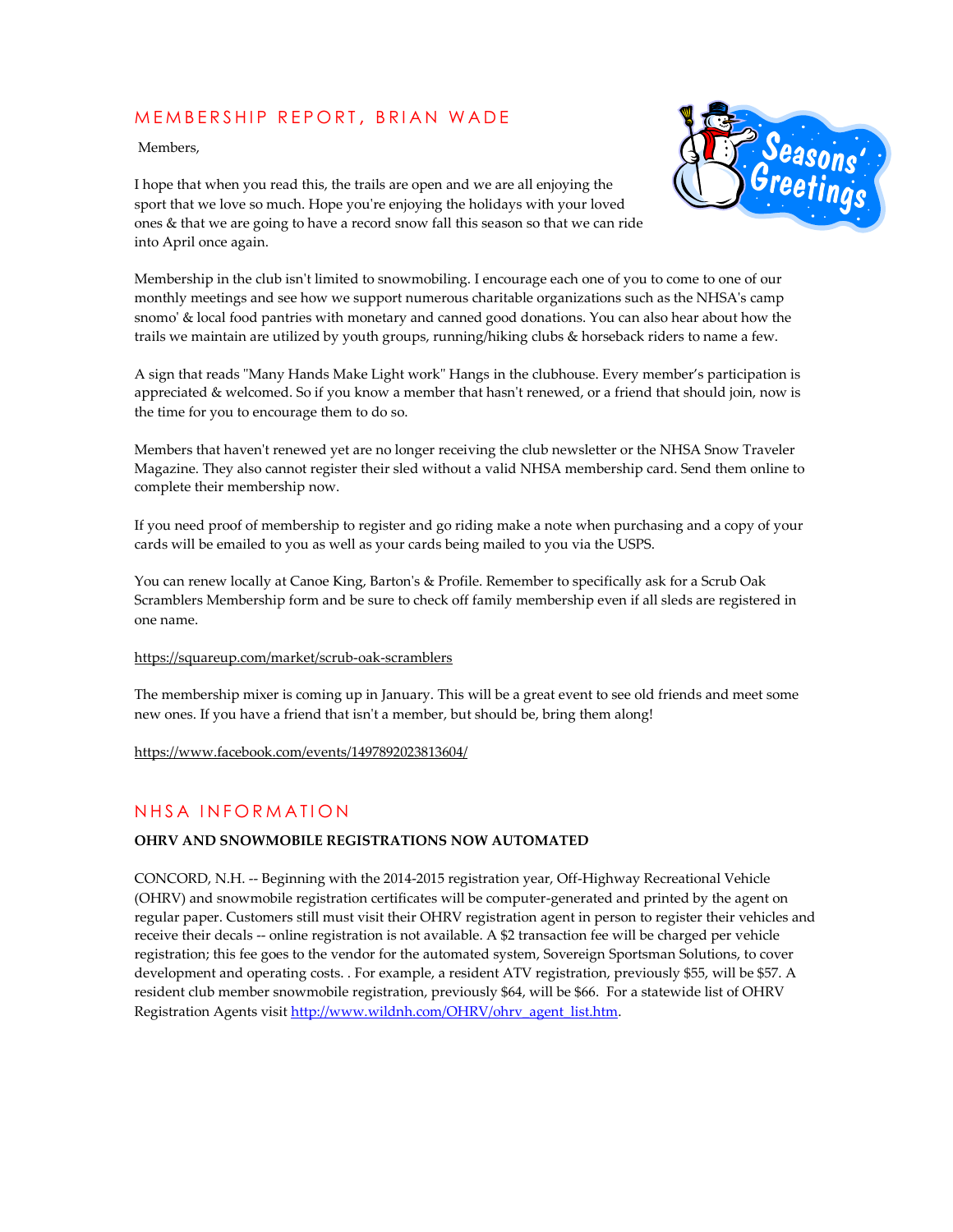**The next monthly meeting will be our Spaghetti Dinner Saturday January 18th**



## *6:15 with meeting to follow @ 7:00*

Club will provide Spaghetti, Sauce, Meatballs and / or Sausage for dinner!

### **We are looking for someone to cook the spaghetti and meatballs! Please let us know if you can help!**

All members are encouraged to bring their favorite side dish to complement the meal. In the past we have followed the below chart. If your last name begins with: you could bring: A – G Vegetable, stuffing or a potato dish H – N Relishes, cranberry sauce or rolls O – Z Desserts Donations will also be appreciated!

Thank you all and look forward to seeing you there!

**See [WWW.SOSSC.COM](http://www.sossc.com/) or www.facebook.com/pages/Scrub-Oak-Scramblers for details**





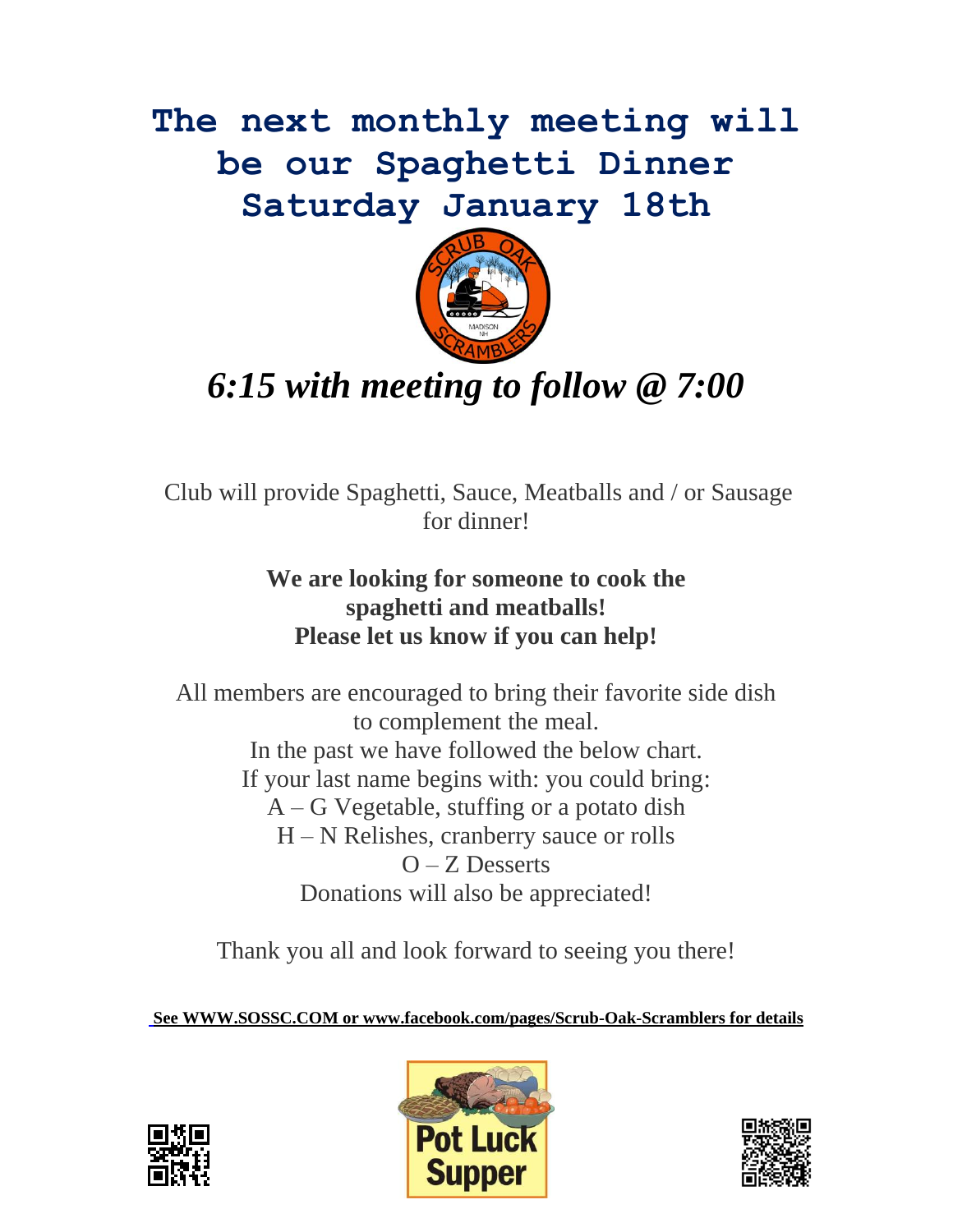# Scrub Oak Scramblers 1<sup>st</sup> Annual Membership Mixer

### **Saturday Jan 10 2015 @ 6:00PM @ the SOS Clubhouse**

**Come have a relaxing evening with other club members and their families during what we hope to be a great weekend of riding.** 

> **We will be preparing some food. Main dish to be announced closer to the mixer.**

**The fires will be going for everyone to enjoy, both inside the clubhouse and out. If the weather will allow, we will have a good game of corn hole going. All we ask is that everyone bring a side to go with the meal to share with everyone (pot luck family style) i.e.: chips, salads, desserts.**





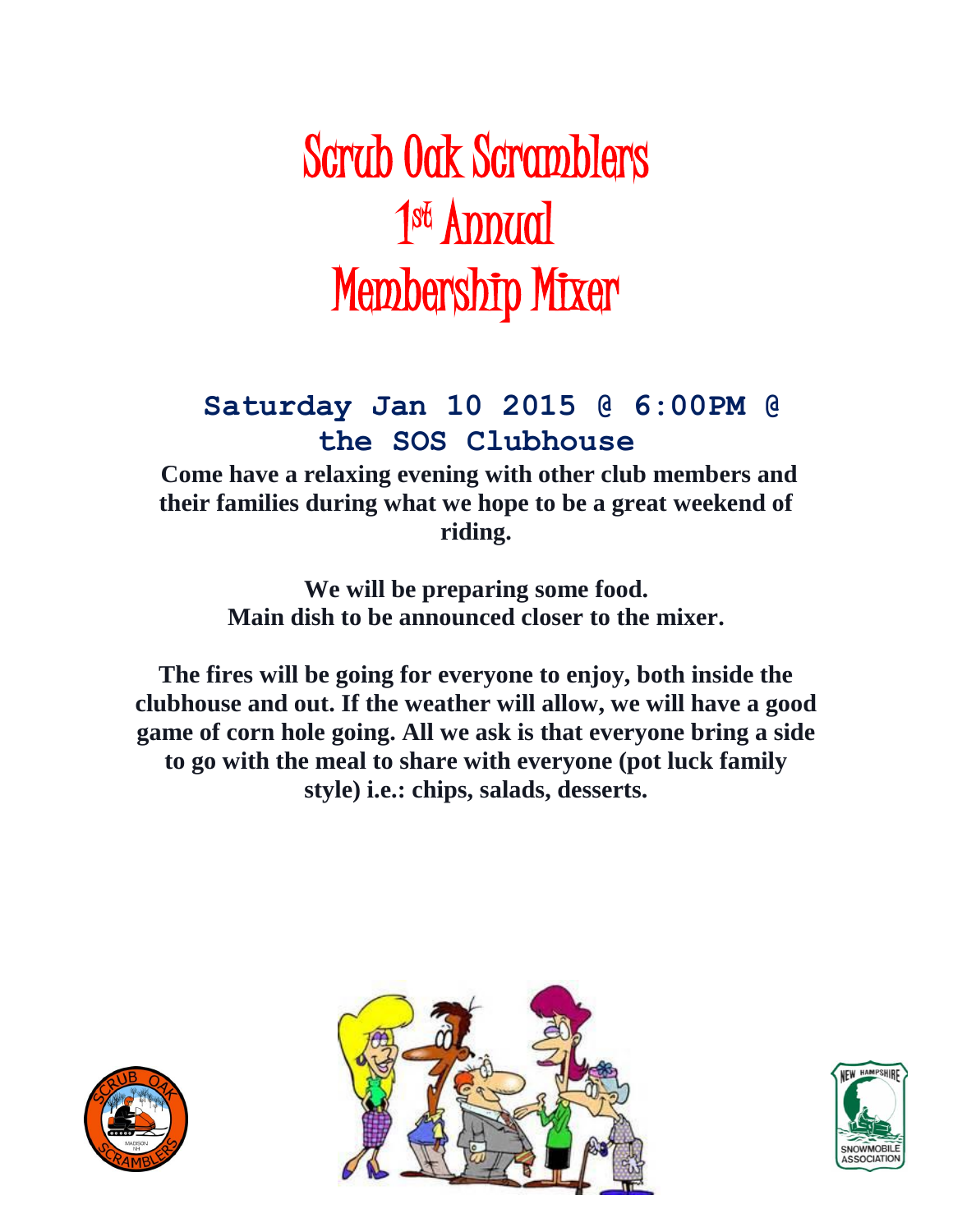### SNOWMOBILE SAFETY COURSE

#### **N.H. OHRV/SNOWMOBILE SAFETY COURSE - NOW AVAILABLE ONLINE!**

CONCORD, N.H. -- If you need to complete an Off Highway Recreational Vehicle (OHRV) and snowmobile safety course to get your New Hampshire safety certificate, you now have the option of completing the training online. Sign up today a[t http://www.wildnh.com/OHRV/ohrv\\_online\\_ed.html.](http://www.wildnh.com/OHRV/ohrv_online_ed.html)

### ACTIVITIES REPORT, TAMMY MAJOWICZ

Please see the calendar of events of at the back of the newsletter for a list of all our upcoming events. Please feel free to contact me if you have any information. Thanks so much!

### OPEN HOUSE COMMITTEE, DONNA JONES

SOS needs your help. We are in need of volunteers to help with our Saturday Open Houses. Please consider hosting one of these wonderful and very important events for your club. We would love to have some new faces "**Meet and Greet**" our faithful and new guests at our open houses. This is a great way to become involved and support our club as well as meet new members and say hi to others you already know. Please reach out to Donna a[t fredonna55@gmail.com](mailto:fredonna55@gmail.com) for more information on what hosting is all about. Your help in this is greatly appreciated.

### NEWSLETTER ITEMS, KIM FIELDING

Please forward any articles or items to sell / trade that you would like me to include in the newsletter by email at [jack5428@verizon.net.](mailto:jack5428@verizon.net) I would need to receive these items no later than the  $10<sup>th</sup>$  of each month for inclusion in the current month's newsletter.

Madison Houses For Sale on SOS trail at E. Madison Road listed with Paul Wheeler, ReMax Presidential [\(603-](http://tel:%28603-801-4149) [801-4149\)](http://tel:%28603-801-4149). Each home has a secure outbuilding for recreational storage & direct trail access; no trailering required! Private settings. Four bedroom, 2.5 bath home, 2-car attached garage with bonus room, built in 1999 on 33+ acres with pond at 621 E. Madison Road; \$384,900 (MLS#4358300). Four bedroom, 2.5+ bath home, 2 car attached garage, walk-out basement built in 2004 on 12+ acres with pond views at 597 E. Madison Road; \$394,900 (MLS# 4359889). Must see properties for outdoor enthusiasts!

Sweet Ride Snowmobiles is happy to announce that we can now offer parts and accessories from the Kimpex catalog. To keep prices low we will be ordering them as needed. On most occasions the order will be sent in the beginning of the week with delivery by the following weekend. You can contact us at 603-367-7020 or email a[t info@sweetridesnowmobiles.com](mailto:info@sweetridesnowmobiles.com)

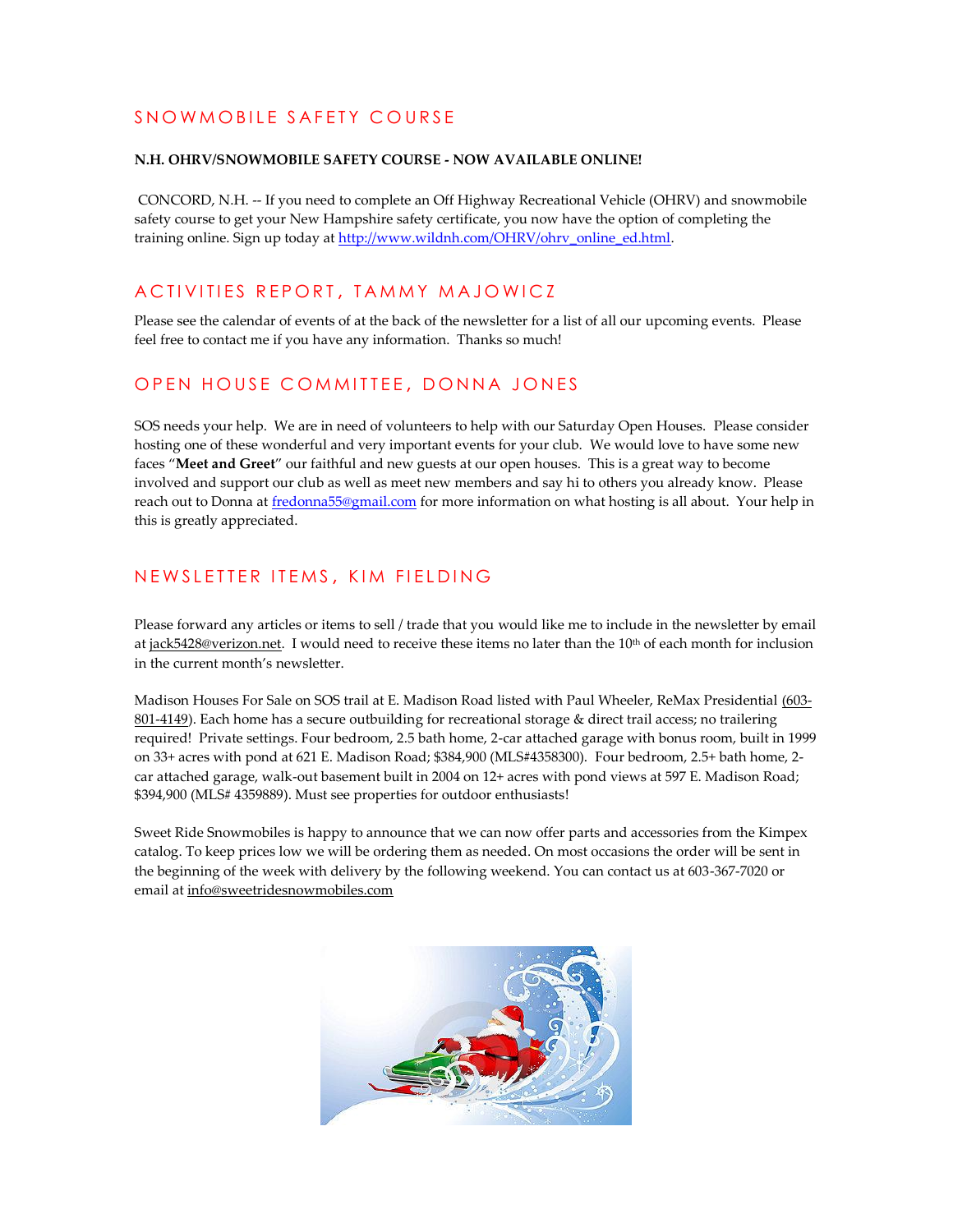### MERCHANDISE, BRIAN WADE

The club has purchased a limited stock of merchandise for the upcoming year. An assortment of shirts, sweatshirts & hats (baseball/ winter). They can all be seen in the clubs square store.

They have arrived and look great. A big thank you to Barn Door Screen Printers in Conway.

#### <https://squareup.com/market/scrub-oak-scramblers>

Click on view all items. Both the new items & current on sale stock is there. There are only limited sizes of the on sale merchandise.

The new gear has the original 1973 logo. Order quickly as there is only a limited amount in stock.

If you would like any pink gear, a special shirt, or kids gear. (We will not have any of these in stock) Please email the club email address [scruboakscramblers@gmail.com](mailto:scruboakscramblers@gmail.com) & I will get you pricing and availability.

Also this year at the club house we will have plugs, oil & emergency items for sale.

Don't forget every month you have a chance to win a free piece of merchandise. All that you have to do is attend the monthly meeting/dinner. You will then be entered into a drawing that will be drawn following the general meeting.



The Board of Directors has approved printing some advertising in this newsletter for a small fee. If you would be interested in placing a business card size ad in the newsletter, please contact any board member for details (see list below).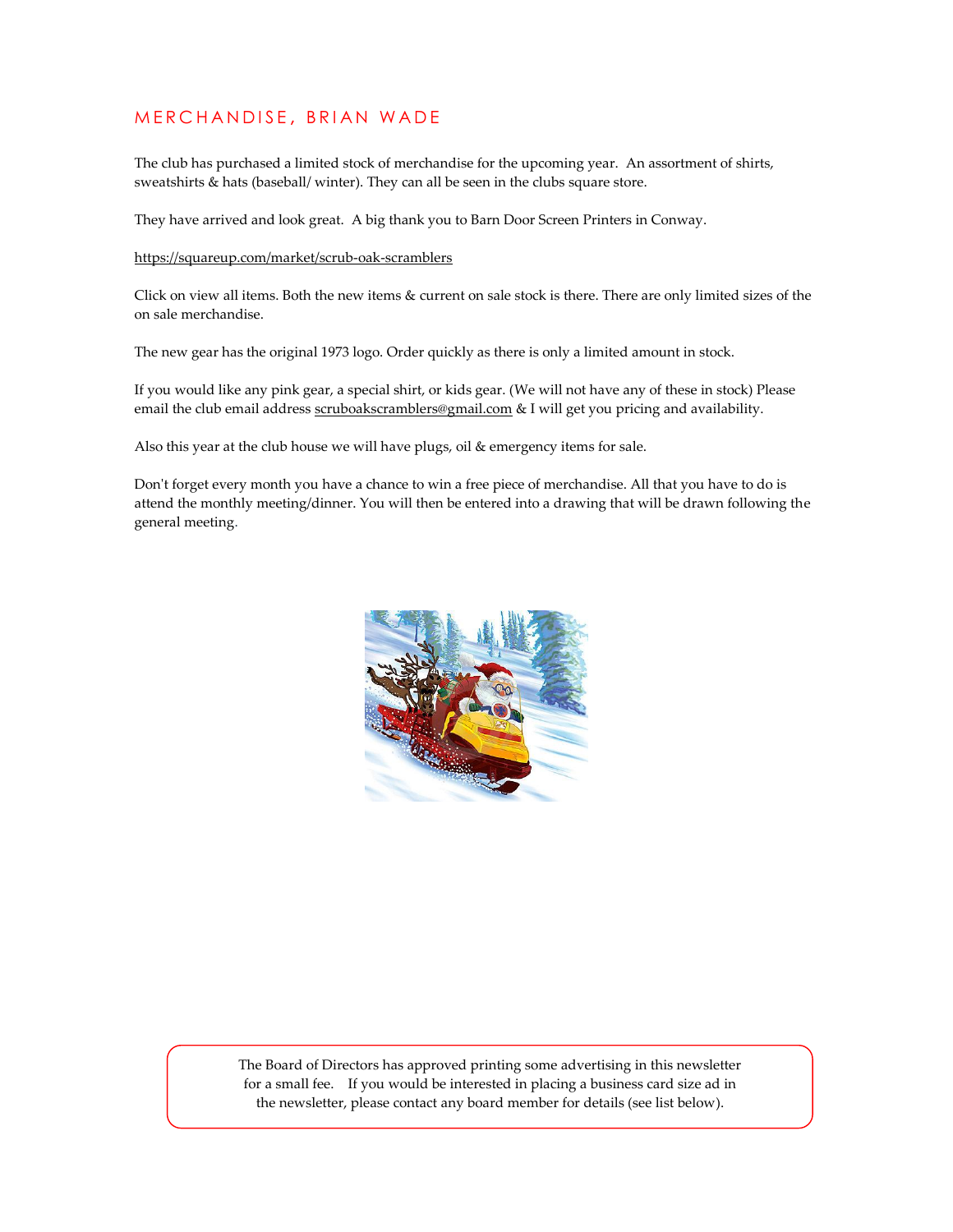### CLUB OFFICERS

| President                   | Dave George        | 781-935-4356 | daveg1963@msn.com            |
|-----------------------------|--------------------|--------------|------------------------------|
| <b>Vice President</b>       | Sean Pinard        | 603-785-4907 | smpinard@roadrunner.com      |
| Secretary                   | Susan Wade         |              | scruboakscramblers@gmail.com |
| Treasurer                   | Lisa Charrette     | 603-539-2733 | scruboakscramblers@gmail.com |
| <b>Trail Master</b>         | Dave Charrette     | 603-539-2733 | charrettefloor@aol.com       |
| <b>Board of Directors</b>   | Mark Bernard       | 603-539-6902 |                              |
|                             | Stephen Jones, Jr. | 603-986-6316 | s_m.jones@yahoo.com          |
| <b>Activities Chair</b>     | Tammy Majowicz     | 603-730-4634 | tammajowicz@gmail.com        |
| Membership Chair            | Brian Wade         |              | scruboakscramblers@gmail.com |
| Newsletter Editor           | Kim Fielding       | 978-251-8891 | jack5428@verizon.net         |
| Web Site Editor             | Dave Hayes         |              | dhayes@hireminds.com         |
| Merchandise                 | Brian Wade         |              | scruboakscramblers@gmail.com |
| <b>Open House Committee</b> | Donna Jones        | 603-323-7470 | fredonna55@gmail.com         |
| Club General E-mail         |                    |              | sosclub@sossc.com            |

We hope you will feel free to contact any of us with questions or suggestions!







**Visit [WWW.SOSSC.COM](http://www.sossc.com/) or www.facebook.com/pages/Scrub-Oak-Scramblers for details**